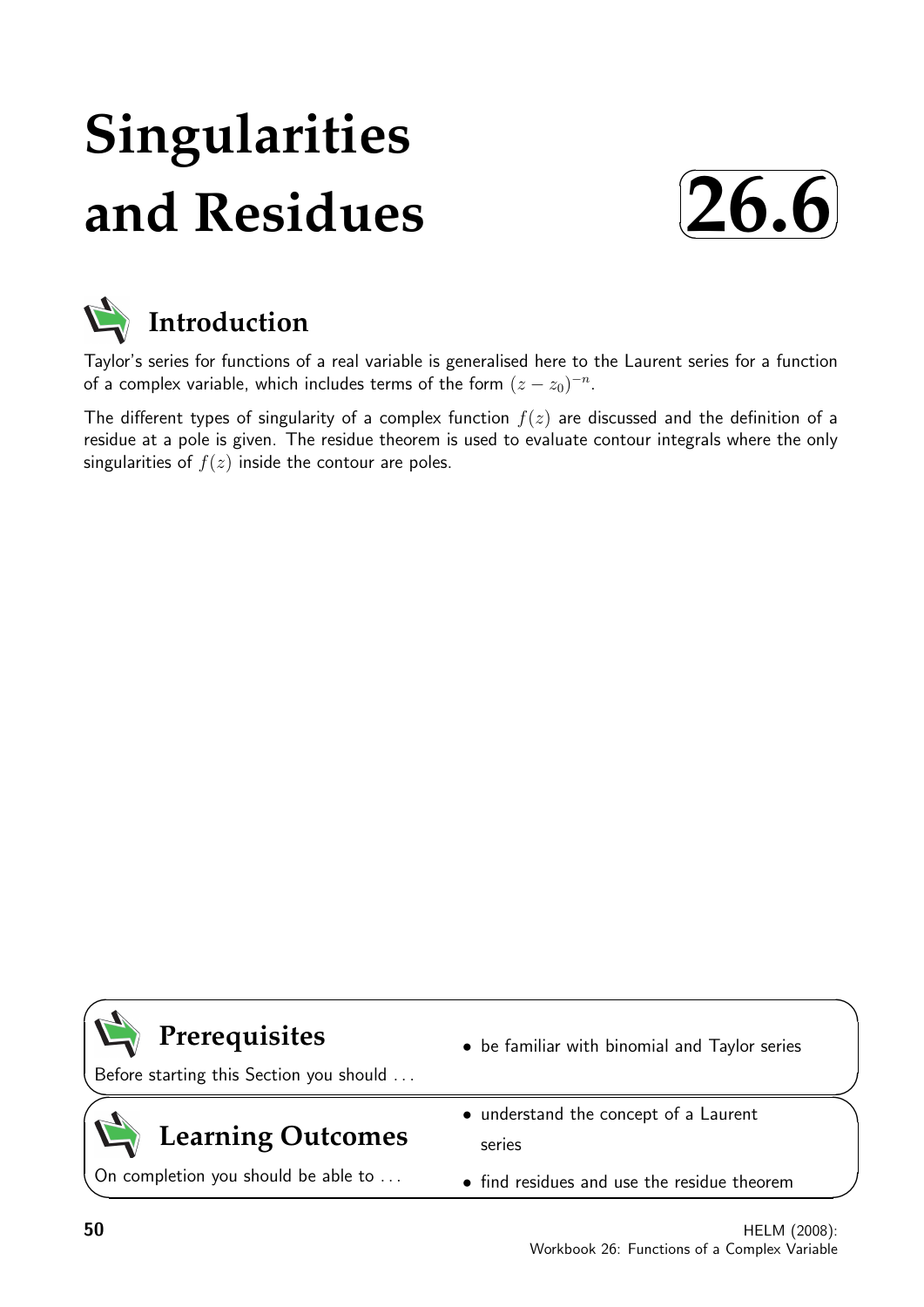

### **1. Taylor and Laurent series**

Many of the results in the area of series of real variables can be extended into complex variables. As an example, the concept of radius of convergence of a series is extended to the concept of a **circle** of convergence. If the circle of convergence of a series of complex numbers is  $|z - z_0| = \rho$  then the series will converge if  $|z - z_0| < \rho$ .

For example, consider the function

$$
f(z) = \frac{1}{1-z}
$$

It has a singularity at  $z = 1$ . We can obtain the Maclaurin series, centered at  $z = 0$ , as

 $f(z) = 1 + z + z^2 + z^3 + \dots$ 

The circle of convergence is  $|z|=1$ .

The radius of convergence for a series centred on  $z = z_0$  is the distance between  $z_0$  and the nearest singularity.

#### **Laurent series**

One of the shortcomings of Taylor series is that the circle of convergence is often only a part of the region in which  $f(z)$  is analytic.

As an example, the series

 $1 + z + z^2 + z^3 + \dots$  converges to  $f(z) = \frac{1}{1-z}$  $1-z$ 

only inside the circle  $|z| = 1$  even though  $f(z)$  is analytic everywhere except at  $z = 1$ .

The Laurent series is an attempt to represent  $f(z)$  as a series over as large a region as possible. We expand the series around a point of singularity up to, but not including, the singularity itself.

Figure 16 shows an **annulus of convergence**  $r_1 < |z - z_0| < r_2$  within which the Laurent series (which is an extension of the Taylor series) will converge. The extension includes negative powers of  $(z - z_0)$ .



Figure 16

Now, we state Laurent's theorem in Key Point 4.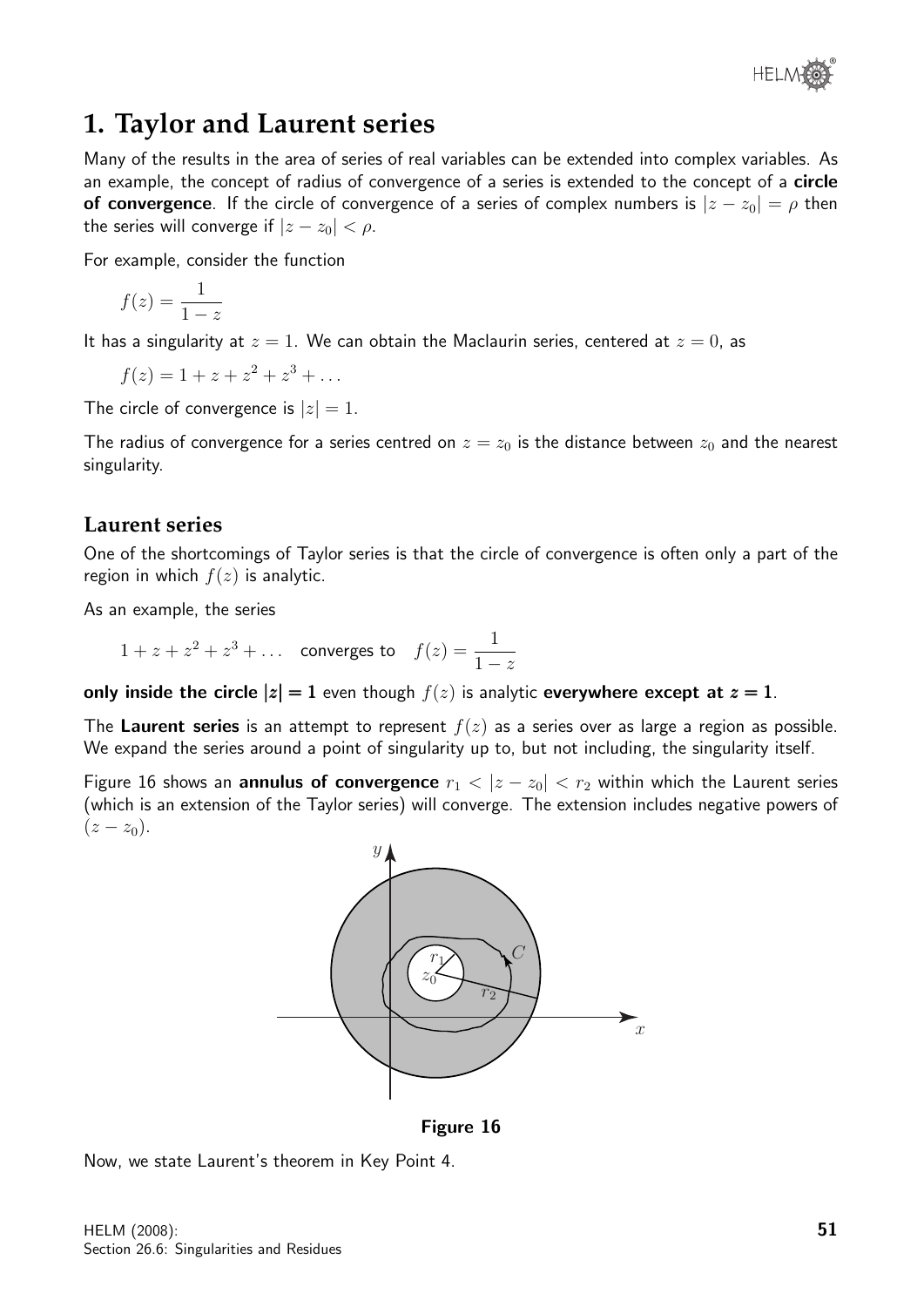

#### Laurent's Theorem

If  $f(z)$  is analytic through a closed annulus D centred at  $z = z_0$  then at any point z inside D we can write

$$
f(z) = a_0 + a_1(z - z_0) + a_2(z - z_0)^2 + \dots
$$
  
+ 
$$
b_1(z - z_0)^{-1} + b_2(z - z_0)^{-2} + \dots
$$

where the coefficients  $a_n$  and  $b_n$  (for each n) is given by

$$
a_n = \frac{1}{2\pi i} \oint_C \frac{f(z)}{(z - z_0)^{n+1}} dz, \qquad b_n = \frac{1}{2\pi i} \oint_C \frac{f(z)}{(z - z_0)^{1-n}} dz,
$$

the integral being taken around any simple closed path  $C$  lying inside  $D$  and encircling the inner boundary. (Refer to Figure 16.)



Solution

First note that 
$$
1 - z = -z \left( 1 - \frac{1}{z} \right)
$$
 so that  
\n
$$
f(z) = -\frac{1}{z \left( 1 - \frac{1}{z} \right)} = -\frac{1}{z} \left( 1 + \frac{1}{z} + \frac{1}{z^2} + \frac{1}{z^3} \right)
$$
\n
$$
= -\frac{1}{z} - \frac{1}{z^2} - \frac{1}{z^3} - \frac{1}{z^4} - \dots
$$

This is valid for  $\begin{array}{c} \begin{array}{c} \begin{array}{c} \end{array} \\ \begin{array}{c} \end{array} \end{array} \end{array}$ 1 z  $\overline{\phantom{a}}$  $< 1$ , that is,  $\frac{1}{1}$  $|z|$  $< 1$  or  $|z| > 1$ . Note that we used a binomial expansion rather than the theorem itself. Also note that together with the earlier result we are now able to expand  $f(z) = \frac{1}{1-z}$  $1-z$ everywhere, except for  $|z|=1$ .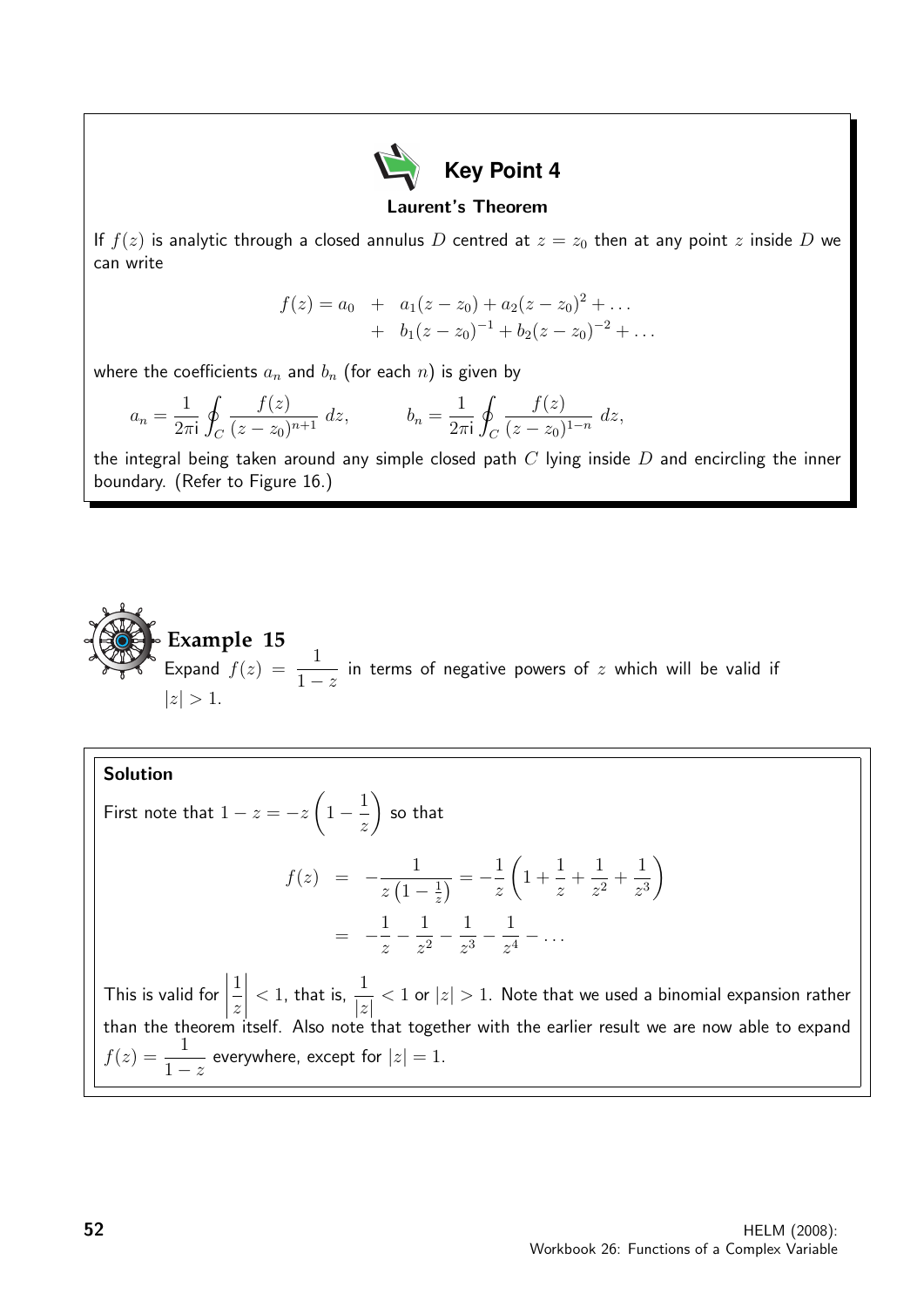

#### This Task concerns  $f(z) = \frac{1}{1+z^2}$  $1 + z$ .

(a) Using the binomial series, expand  $f(z)$  in terms of non-negative power of z:

| Your solution                                                                                                         |  |
|-----------------------------------------------------------------------------------------------------------------------|--|
|                                                                                                                       |  |
| <b>Answer</b>                                                                                                         |  |
| $f(z) = (1 + z)^{-1} = 1 - z + z^2 - z^3 + \dots$                                                                     |  |
| (b) State the values of $z$ for which this expansion is valid:                                                        |  |
| Your solution                                                                                                         |  |
|                                                                                                                       |  |
| <b>Answer</b>                                                                                                         |  |
| $ z $ < 1 (standard result for a GP).                                                                                 |  |
| (c) Using the identity $1+z=z\left(1+\frac{1}{z}\right)$ expand $f(z)=\frac{1}{1+z}$ in terms of negative powers of z |  |

z  $1 + z$ and state the values of  $z$  for which your expansion is valid:

#### Your solution Answer  $f(z) = \frac{1}{\sqrt{2\pi}}$ z  $\sqrt{ }$  $1 +$ 1 z  $\overline{\setminus}$  = 1 z  $\sqrt{ }$ 1 + 1 z  $\setminus^{-1}$ = 1 z  $\sqrt{ }$  $1 - \frac{1}{1}$ z  $+$ 1  $rac{1}{z^2} - \frac{1}{z^3}$  $\frac{1}{z^3} + \ldots \bigg) =$ 1 z  $-\frac{1}{4}$  $rac{1}{z^2}$  + 1  $rac{1}{z^3} - \frac{1}{z^4}$  $\frac{1}{z^4} + \ldots$ Valid for  $\begin{array}{c} \begin{array}{c} \begin{array}{c} \begin{array}{c} \end{array} \\ \end{array} \end{array} \end{array} \end{array}$ 1 z  $\begin{array}{c} \hline \end{array}$  $< 1$  i.e.  $|z| > 1$  .

### **2. Classifying singularities**

If the function  $f(z)$  has a singularity at  $z = z_0$ , and in a **neighbourhood** of  $z_0$  (i.e. a region of the complex plane which contains  $z_0$ ) there are no other singularities, then  $z_0$  is an **isolated singularity** of  $f(z)$ .

The **principal part** of the Laurent series is the part containing negative powers of  $(z - z_0)$ . If the principal part has a finite number of terms say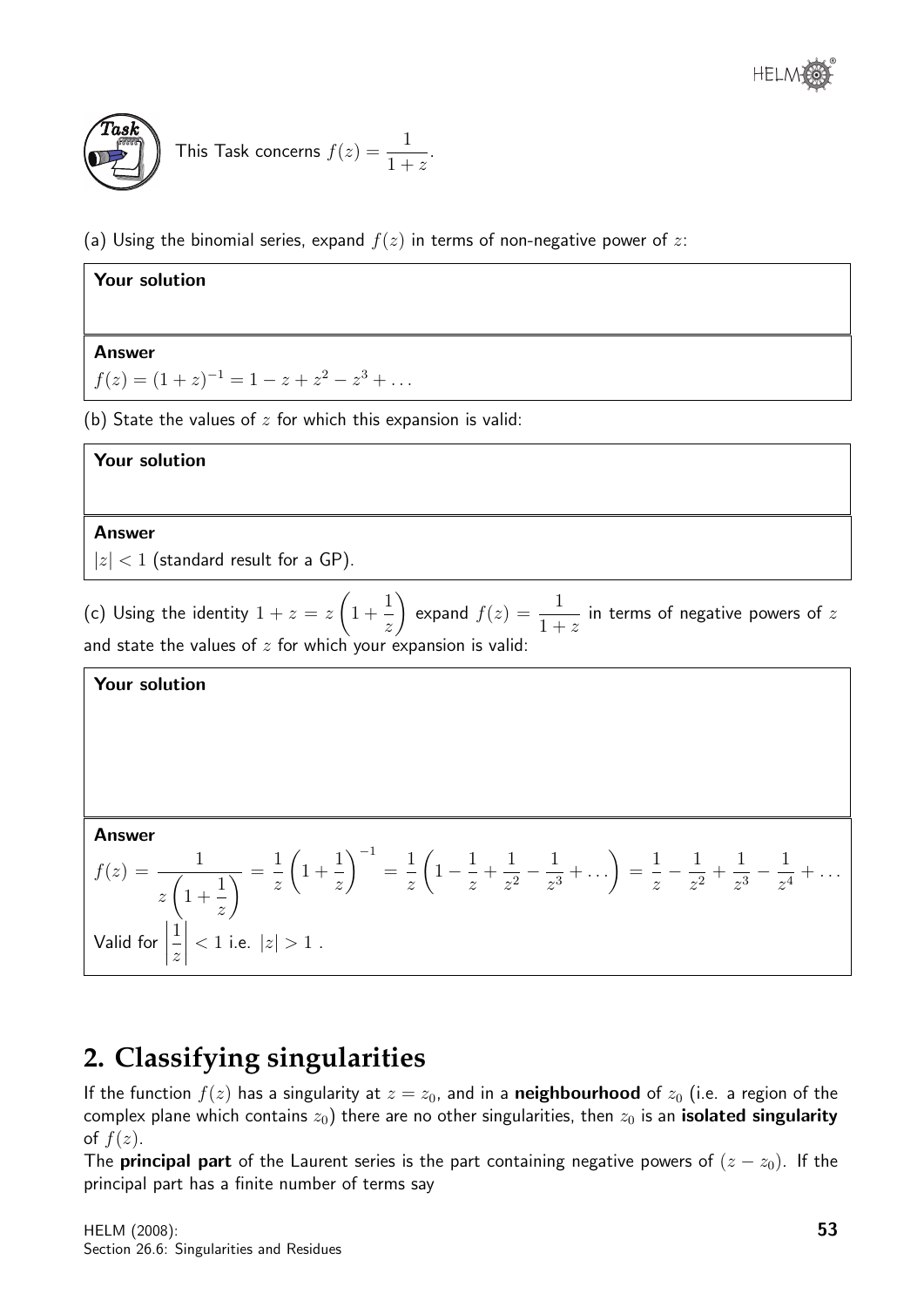$$
\frac{b_1}{z-z_0} + \frac{b_2}{(z-z_0)^2} + \ldots + \frac{b_m}{(z-z_0)^m} \quad \text{and } b_m \neq 0
$$

then  $f(z)$  has a **pole of order** m at  $z = z_0$  (we have written  $b_1$  for  $a_{-1}$ ,  $b_2$  for  $a_{-2}$  etc. for simplicity.) Note that if  $b_1 = b_2 = \ldots = 0$  and  $b_m \neq 0$ , the pole is still of order m.

A pole of order 1 is called a simple pole whilst a pole of order 2 is called a double pole. If the principal part of the Laurent series has an infinite number of terms then  $z = z_0$  is called an **isolated** essential singularity of  $f(z)$ .

The function

$$
f(z) = \frac{i}{z(z-i)} \equiv \frac{1}{z-i} - \frac{1}{z}
$$

has a simple pole at  $z=0$  and another simple pole at  $z=\mathsf{i}.$  The function  $e^{\frac{1}{z-2}}$  has an isolated essential singularity at  $z = 2$ . Some complex functions have non-isolated singularities called **branch** Essential singularity at  $z = 2$ . Some complex is  $\sqrt{z}$ .



Classify the singularities of the function

$$
f(z) = \frac{2}{z} - \frac{1}{z^2} + \frac{1}{z+i} + \frac{3}{(z-i)^4}.
$$

#### Your solution

#### **Answer**

A pole of order 2 at  $z = 0$ , a simple pole at  $z = -i$  and a pole of order 4 at  $z = i$ .

#### **Exercises**

- 1. Expand  $f(z) = \frac{1}{2}$  $2-z$ in terms of negative powers of  $z$  to give a series which will be valid if  $|z| > 2$ .
- 2. Classify the singularities of the function:  $\frac{1}{z^2}$  + 1  $\frac{1}{(z + i)^2} - \frac{2}{(z + i)^2}$  $\frac{2}{(z+i)^3}$

#### Answers

1. 
$$
2 - z = -z(1 - \frac{2}{z})
$$
 so that:  
\n
$$
f(z) = \frac{-1}{z(1 - \frac{2}{z})} = -\frac{1}{z}(1 - \frac{2}{z})^{-1} = -\frac{1}{z}(1 + \frac{2}{z} + \frac{4}{z^2} + \frac{8}{z^3} + \dots) = -\frac{1}{z} - \frac{2}{z^2} - \frac{4}{z^3} - \frac{8}{z^3} - \dots
$$
\nThis is valid for  $\left|\frac{2}{z}\right| < 1$  or  $|z| > 2$ .  
\n2. A double pole at  $z = 0$  and a pole of order 3 at  $z = -i$ .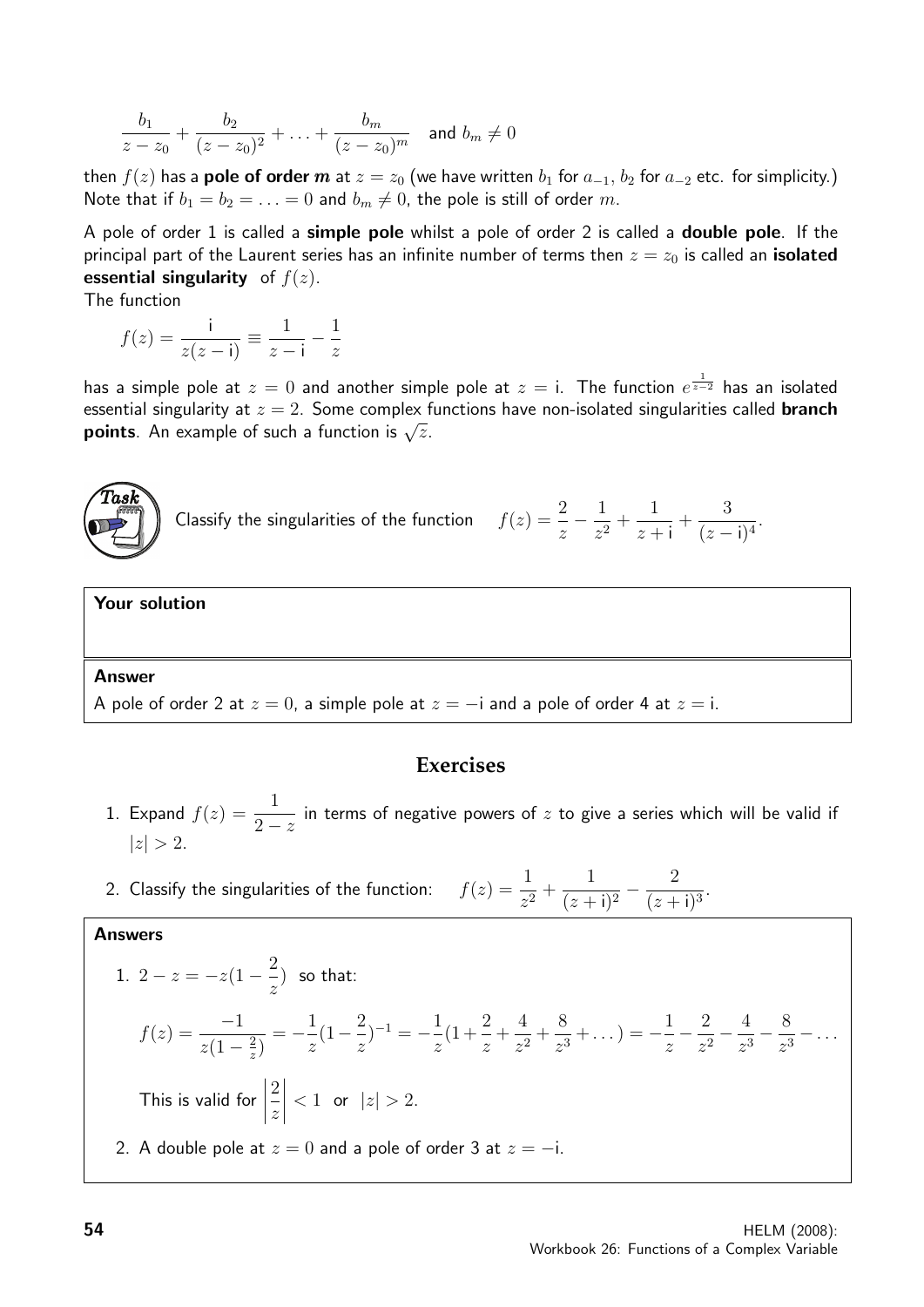

#### **3. The residue theorem**

Suppose  $f(z)$  is a function which is analytic inside and on a closed contour C, except for a pole of order  $m$  at  $z=z_0$ , which lies inside  $C$ . To evaluate  $q$ C  $f(z)\,dz$  we can expand  $f(z)$  in a Laurent series in powers of  $(z - z_0)$ . If we let  $\Gamma$  be a circle of centre  $z_0$  lying inside C then, as we saw in Section 262,  $\mathcal{C}_{0}^{(n)}$  $f(z) dz =$ Γ  $f(z)$  dz.

From Key Point 1 in Section 26.4 we know that the integral of each of the positive and negative powers of  $(z-z_0)$  is zero with the exception of  $\frac{b_1}{z}$  $z - z_0$ and this has value  $2\pi b_1$ . Since it is the only coefficient remaining after the integration, it is called the residue of  $f(z)$  at  $z = z_0$ . It is given by

$$
b_1 = \frac{1}{2\pi i} \oint_C f(z) dz.
$$

Calculating the residue, for any given function  $f(z)$  is an important task and we examine some results concerning its determination for functions with simple poles, double poles and poles of order  $m$ .

#### Finding the residue

If 
$$
f(z)
$$
 has a simple pole at  $z = z_0$  then  $f(z) = \frac{b_1}{z - z_0} + a_0 + a_1(z - z_0) + a_2(z - z_0)^2 + \dots$   
so that  $(z - z_0)f(z) = b_1 + a_0(z - z_0) + a_1(z - z_0)^2 + a_2(z - z_0)^3 + \dots$   
Taking limits as  $z \to z_0$ ,  $\lim_{z \to z_0} \{(z - z_0)f(z)\} = b_1$ .

For example, let  $f(z) = \frac{1}{z-1}$  $z^2 + 1$  $\equiv \frac{1}{(1+i)^2}$  $(z + i)(z - i)$ ≡  $-\frac{1}{2i}$  $z + i$  $+$  $\frac{1}{2i}$  $z - i$ .

There are simple poles at  $z = -i$  and  $z = i$ . The residue at  $z = i$  is

$$
\lim_{z \to i} \left\{ (z - i) \frac{1}{(z + i)(z - i)} \right\} = \lim_{z \to i} \left( \frac{1}{z + i} \right) = \frac{1}{2i}.
$$

Similarly, the residue at  $z = -i$  is

$$
\lim_{z \to i} \left\{ (z + i) \frac{1}{(z + i)(z - i)} \right\} = \lim_{z \to -i} \left( \frac{1}{z - i} \right) = \frac{-1}{2i}.
$$



This Task concerns  $f(z) = \frac{1}{z-1}$  $\frac{1}{z^2+4}$ .

(a) Identify the singularities of  $f(z)$ :

Your solution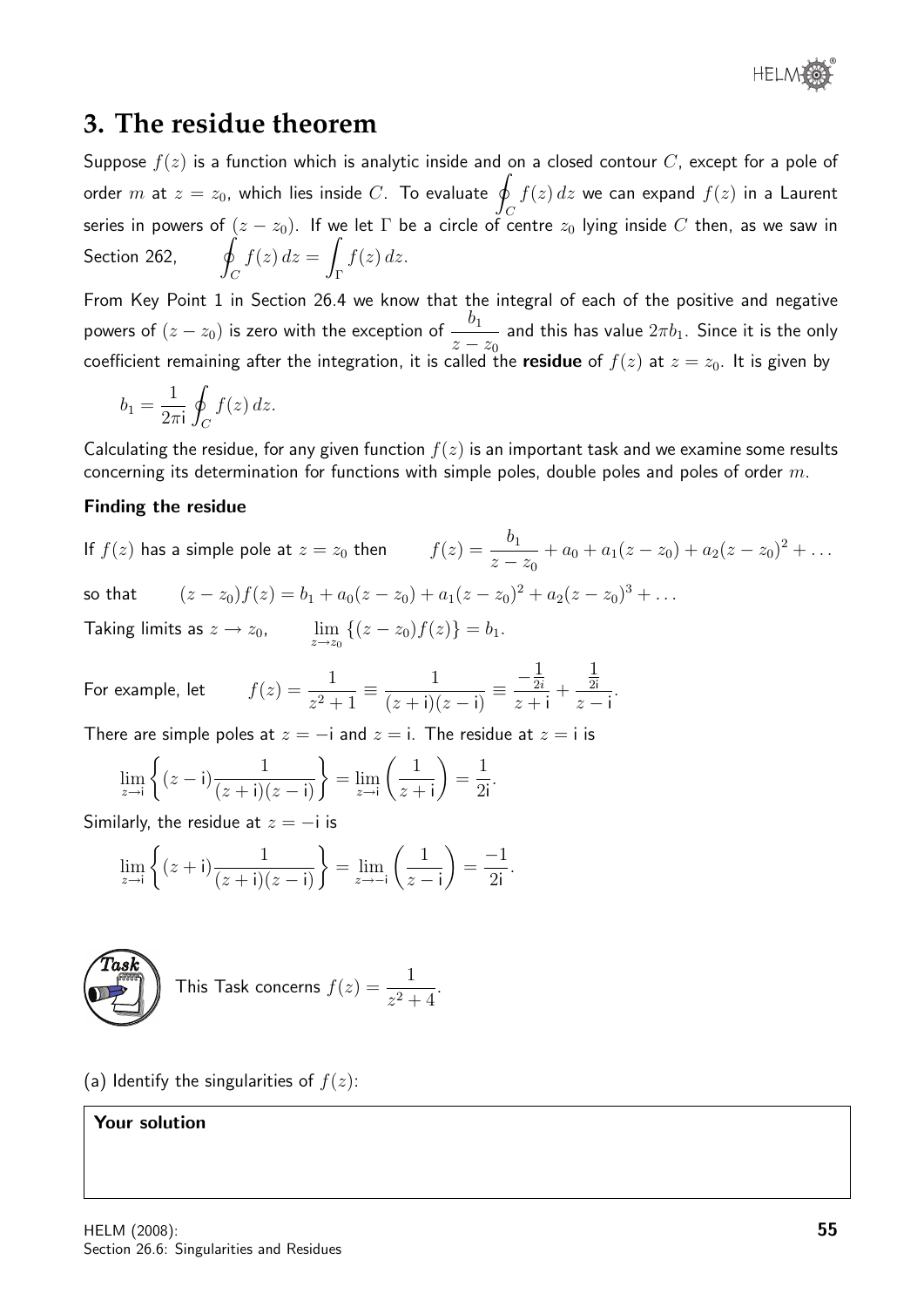Answer

$$
f(z) = \frac{1}{(z+2i)(z-2i)} = \frac{-\frac{1}{4i}}{z+2i} + \frac{\frac{1}{4i}}{z-2i}.
$$
 There are simple poles at  $z = -2i$  and  $z = 2i$ .

(b) Now find the residues of  $f(z)$  at  $z = 2i$  and at  $z = -2i$ :

Your solution

Answer

$$
\lim_{z \to 2i} \left\{ (z - 2i) \frac{1}{(z + 2i)(z - 2i)} \right\} = \lim_{z \to 2i} \left( \frac{1}{z + 2i} \right) = \frac{1}{4i}.
$$
  
Similarly at  $z = -2i$ .

$$
\lim_{z \to -2i} \left\{ (z+2i) \frac{1}{(z+2i)(z-2i)} \right\} = \lim_{z \to -2i} \left( \frac{1}{z-2i} \right) = -\frac{1}{4i}.
$$

In general the residue at a pole of order  $m$  at  $z = z_0$  is

$$
b_1 = \frac{1}{(m-1)!} \lim_{z \to z_0} \left\{ \frac{d^{m-1}}{dz^{m-1}} \left[ (z - z_0)^m f(z) \right] \right\}.
$$

As an example, if  $f(z) = \frac{z^2 + 1}{(z-1)^2}$  $(z + 1)^3$ ,  $f(z)$  has a pole of order 3 at  $z=-1$   $(m=3)$ . We need first

$$
\frac{d^2}{dz^2} \left[ (z+1)^3 \frac{(z^2+1)}{(z+1)^3} \right] = \frac{d^2}{dz^2} [z^2+1] = \frac{d}{dz} [2z] = 2.
$$

Then  $b_1 =$  $\frac{1}{2!} \times 2 = 1.$ 

We have a useful result (Key Point 5) which allows us to evaluate contour integrals quickly when  $f(z)$  has only poles inside the contour.

**Key Point 5** The Residue Theorem I  $\mathcal C$  $f(z) dz = 2\pi i \times$  (sum of the residues at the poles inside C).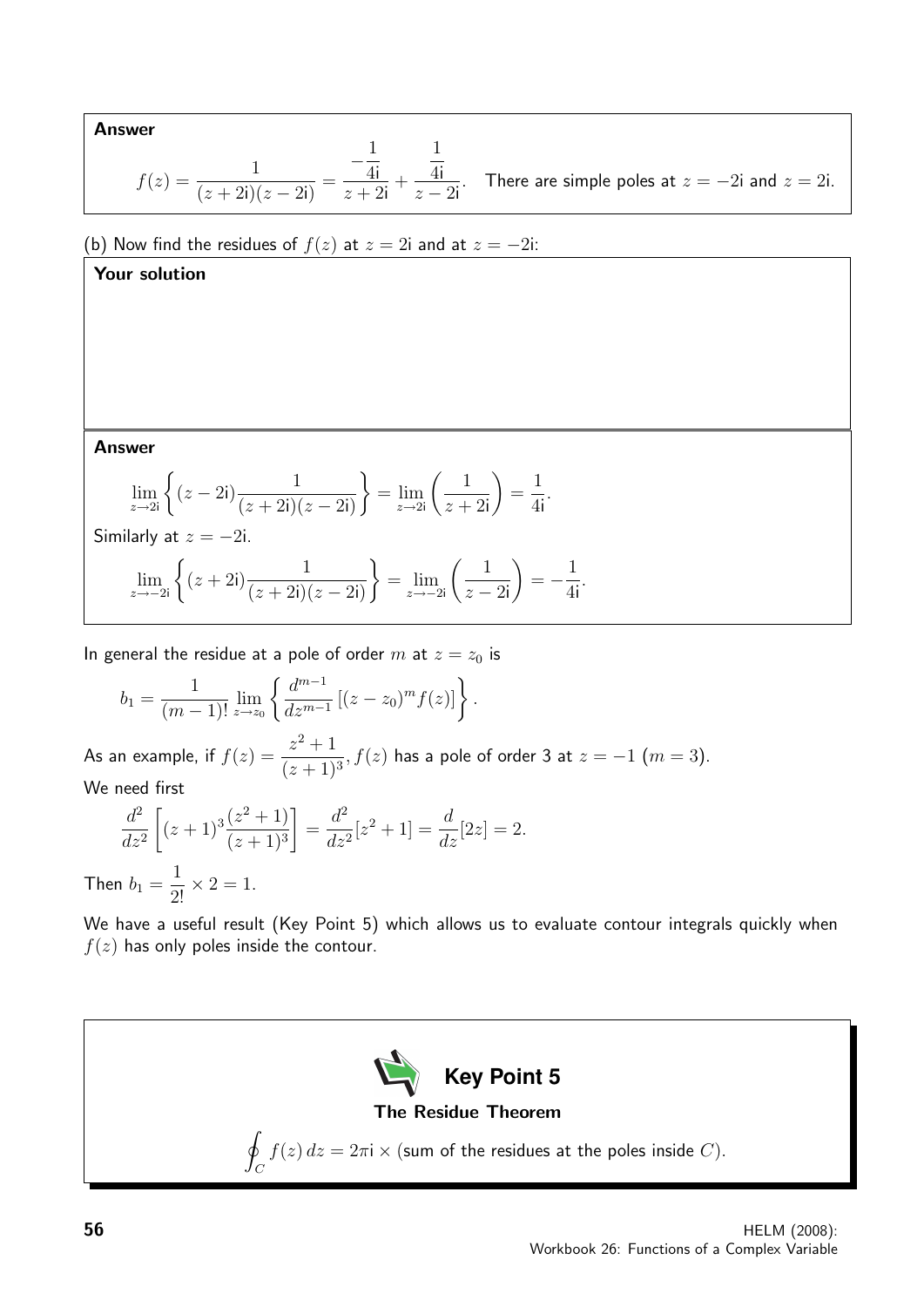





Figure 17

#### Solution

Figure 17 shows that only the pole at  $z=$  i lies inside  $C_1$ . The residue at this pole is  $\dfrac{1}{2{\rm i}}$ , as we found earlier. Hence  $q$  $C_1$  $f(z) dz = 2\pi i \times \frac{1}{\infty}$ 2i  $=$   $\pi$ . Also, the residue at  $z = -\mathrm{i}$ , the only pole inside  $C_2$ , is  $-\frac{1}{2}$ 2i . Hence l<br>I  $C_{2}$  $f(z) dz = -2\pi i \times \frac{1}{2}$ 2i  $=-\pi$ . Note that the contour  $C_3$  encloses both poles so that  $|q|$  $C_3$  $f(z) dz = 2\pi i$  $\sqrt{1}$ 2i  $-\frac{1}{2}$ 2i  $\setminus$  $= 0.$ 

#### **Exercises**

1. Identify the singularities of  $f(z) = \frac{1}{z^2+z^2}$  $\frac{1}{z^2(z^2+9)}$  and find the residue at each of them.

- 2. Find the integral  $\phi$  $\mathcal{C}_{0}^{(n)}$  $f(z) dz$  where  $f(z) = \frac{1}{z}$  $\frac{1}{z^2+4}$  and  $C$  is
	- (a) the circle  $|z 2i| = 1$ ;
	- (b) the circle  $|z + 2i| = 1$ ;
	- (c) any closed path enclosing both  $z = 2i$  and  $z = -2i$ .